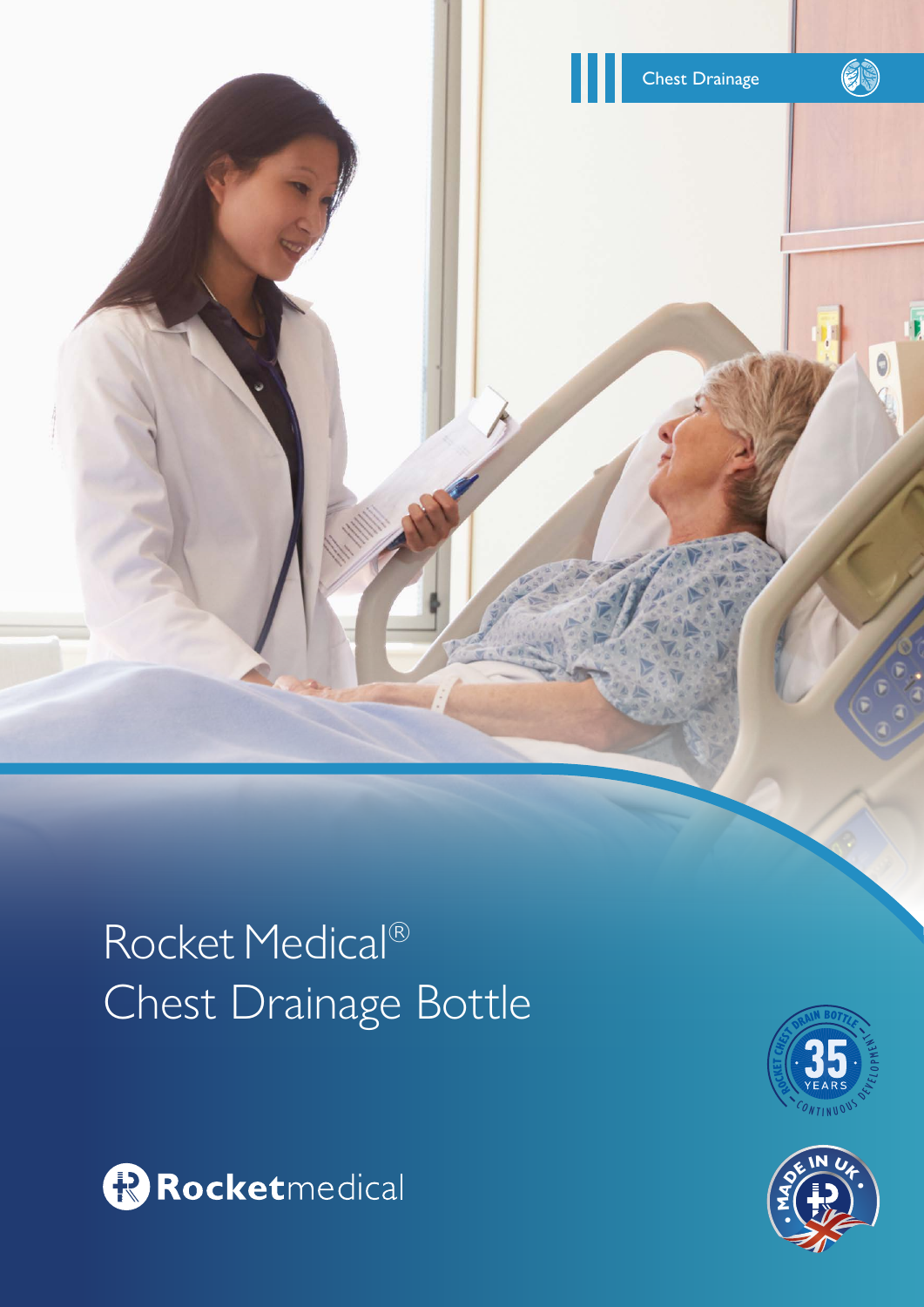# Benefits of the Blue Bottle

#### **Safety pressure relief valve**

Provides a secondary escape route for air, preventing positive pressurisation of the drainage bottle.



#### **Available with a wide range of tubing sets**

Including, plain end tubing (R54539) or stepped connector (R54502) for attachment to Rocket Thoracic Catheters or Rocket Seldinger insertion packs.



#### **Upright, inherently stable design**

Which does not require tiresome stands or carriers.

#### **With Anti-Foam**

This helps to significantly reduce the foam that can occur as the air bubbles through the bottle contents.

#### **Viral Filter & Connector Gasket**

The single use filter and connector provides a secure seal so that no aerosol escapes from the exhaust vent.





#### **Droplet control**

Addition of the droplet control to protect the PSU filter, this allows the PSU to be used on patients with a viral infection such as Covid-19.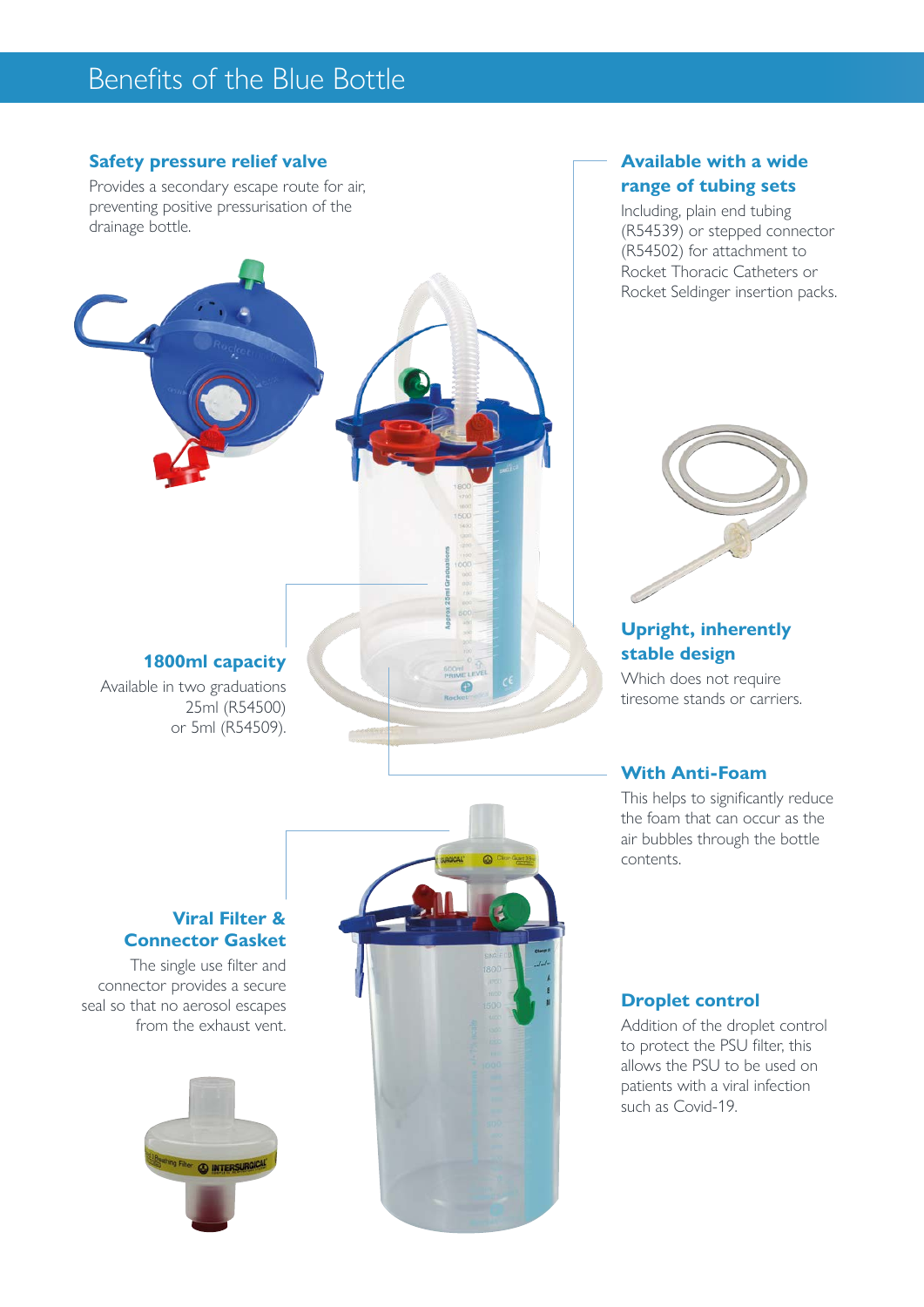# Our Single Chamber Range



#### R54502

**Tubing Set with fir tree connector**

R54539

#### **Tubing Set with plain ended connection**

Either tubing set to be used with R54500 or R54509 Chest Drain Bottles.



### R54500-RFE

#### **RFE**

The R54500-RFE Viral Filter and Connector Gasket allows the use of R54500 group of chest drains when used on Covid or non-confirmed Covid patients.



#### R54569

#### **PSU™ Portable Suction Unit**

The PSU™ Portable Suction Unit provides digitally controlled portable suction for attachment to BLUE Chest Drainage Bottle (R54500) or GREEN Chest Drainage Bottle (R54509).



### R54571

#### **PSU™ Filter**

To prevent cross contamination between patients when used with the PSU<sup>™</sup> Portable Suction Unit R54569.

| PRODUCT DESCRIPTION                           | <b>OUANTITY</b>     | <b>ORDER CODE</b> | <b>NHS CODE</b>    |
|-----------------------------------------------|---------------------|-------------------|--------------------|
| Blue Bottle™ Single chamber                   | 10 units per carton | R54500            | <b>NHS</b> FSW076  |
| Double chamber bottle                         | 10 units per carton | R54509            | <b>NHS</b> FSW047  |
| <b>Tubing Set with fir tree connector</b>     |                     | R54502            | <b>NHS</b> FSW077  |
| <b>Tubing Set with plain ended connection</b> |                     | R54539            | <b>NHS</b> FSW187  |
| <b>RFE</b>                                    |                     | R54500-RFE        | Order directly     |
| <b>PSU™ Portable Suction Unit</b>             |                     | R54569            | Order directly     |
| <b>PSU™ Filter</b>                            |                     | R54571            | <b>NHS</b> FTC 697 |